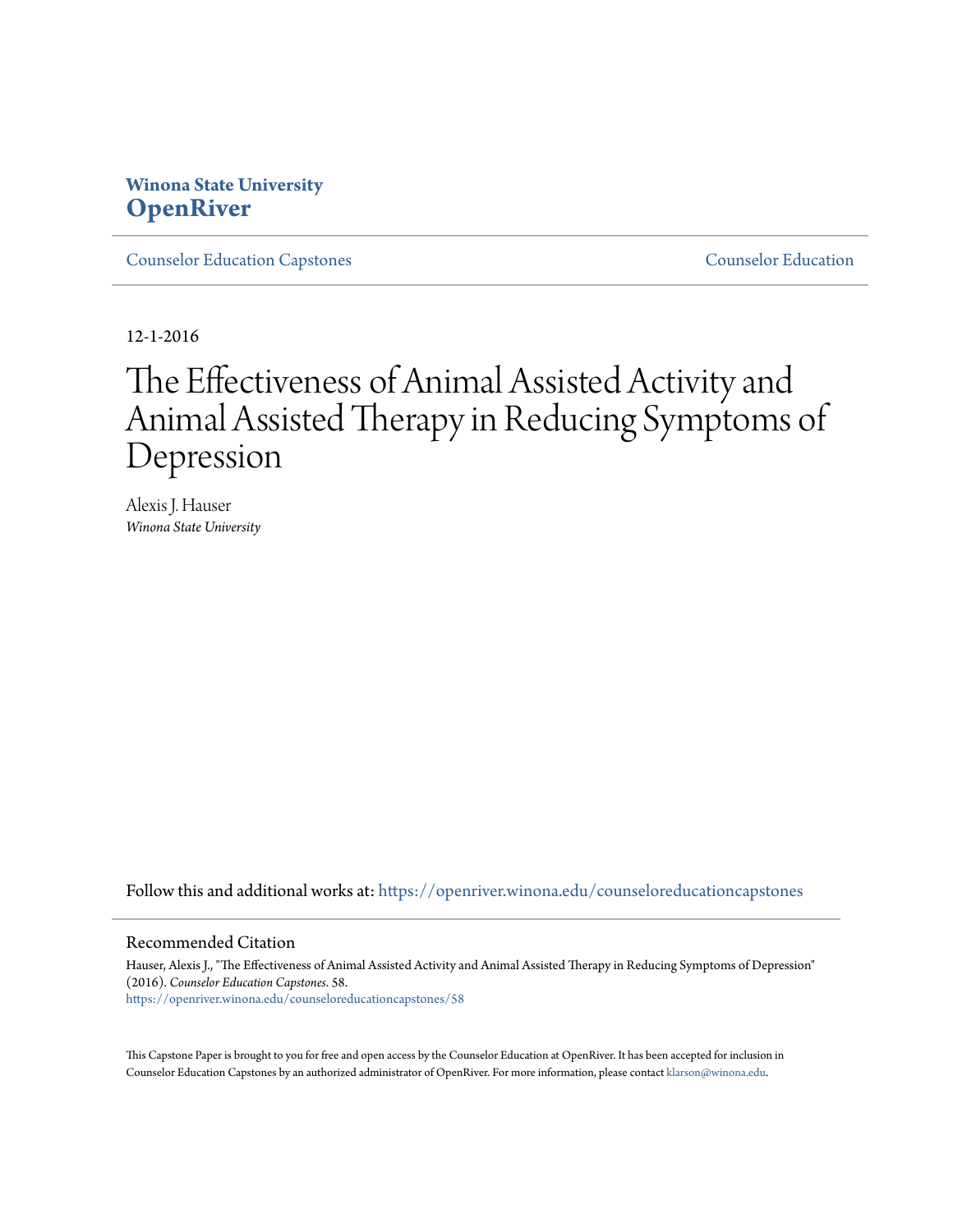The Effectiveness of Animal Assisted Activity and

Animal Assisted Therapy in Reducing Symptoms of Depression

Alexis J. Hauser

A Capstone Project submitted in partial fulfillment of the

Requirements for the Master of Science Degree in

Counselor Education at

Winona State University

Fall 2016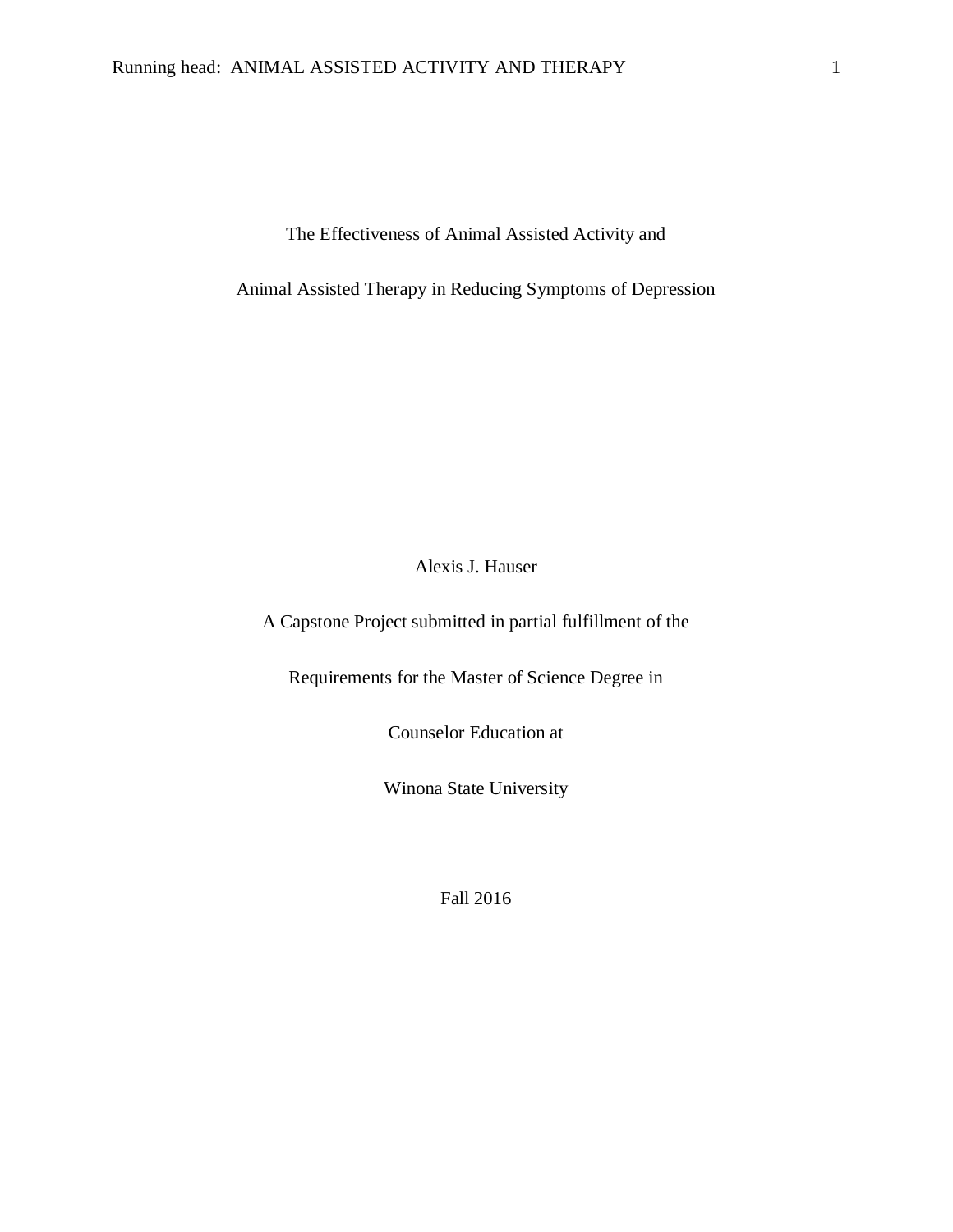Winona State University

College of Education

Counselor Education Department

## CERTIFICATE OF APPROVAL

## CAPSTONE PROJECT

\_\_\_\_\_\_\_\_\_\_\_\_\_\_\_\_\_\_\_

\_\_\_\_\_\_\_\_\_\_\_\_\_\_\_\_\_\_\_\_\_\_\_\_\_\_

The Effectiveness of Animal Assisted Activity and Animal Assisted Therapy in Reducing

Symptoms of Depression

This is to certify that the Capstone Project of

Alexis J. Hauser

Has been approved by the faculty advisor and the CE 695 – Capstone Project

Course Instructor in partial fulfillment of the requirements for the

Master of Science Degree in

Counselor Education

Capstone Project Supervisor:

Name

Approval Date: \_\_\_\_\_\_\_\_\_\_\_\_\_\_\_\_\_\_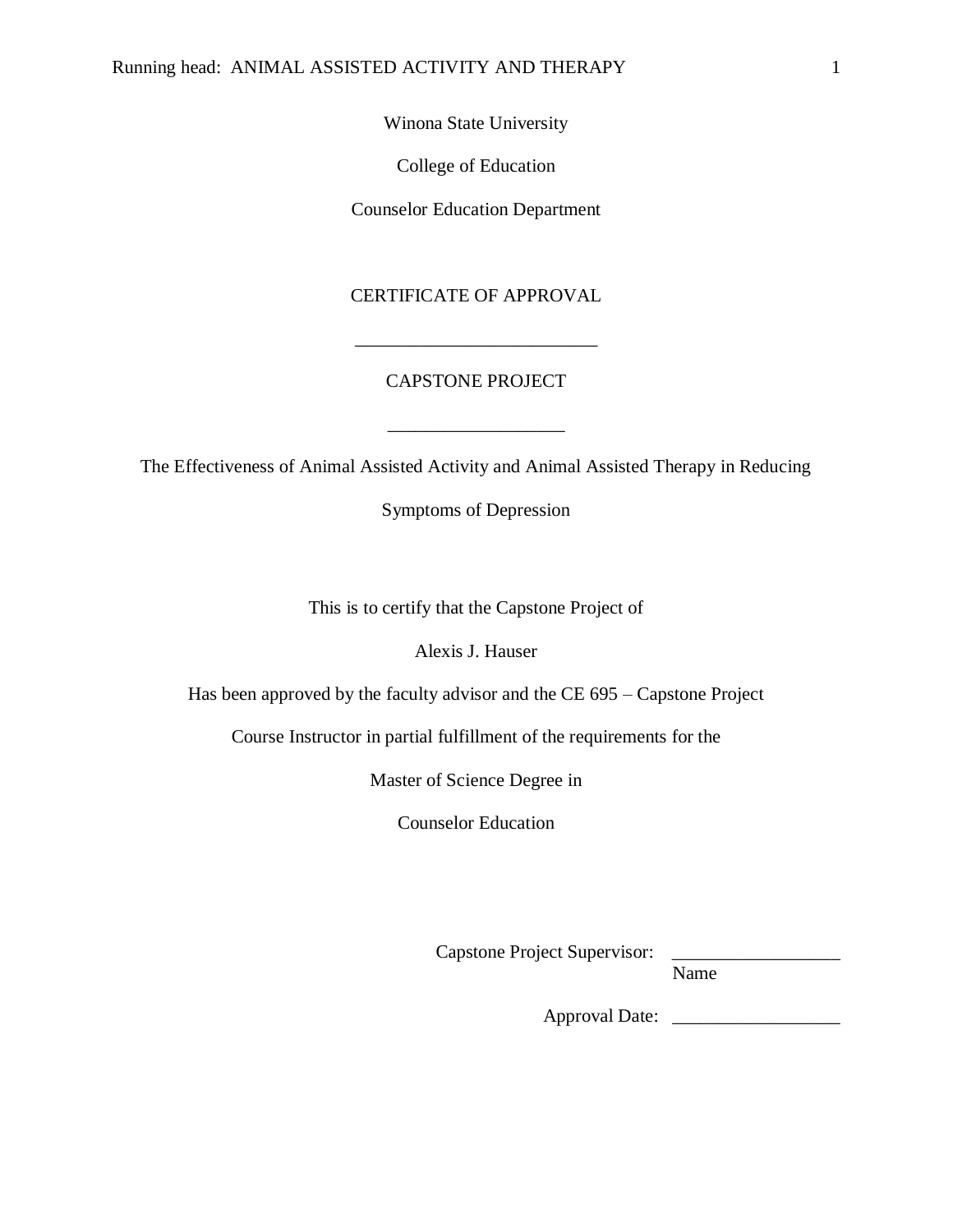### Abstract

This paper reviews the use of Animal Assisted Activity (AAA) and Animal Assisted Therapy (AAT) to effectively treat individuals experiencing symptoms of depression. This paper discusses the symptoms of depression, the process and techniques of AAA and AAT, and the effectiveness of AAA and AAT in reducing depressive symptoms. It also describes the differences between AAA and AAT and how these techniques can be used individually or in combination with more traditional forms of treatment for depression. An extensive review of literature is provided in this paper with the final section discussing limitations of research and suggestions for future research is this field of study. This paper concludes that there are several reasons for mental health professionals to consider incorporating the use of AAA and AAT in to their practice to enhance the therapeutic experience and implement skills that are beneficial to individuals and society as whole.

*Keywords: AAA, AAT, depression*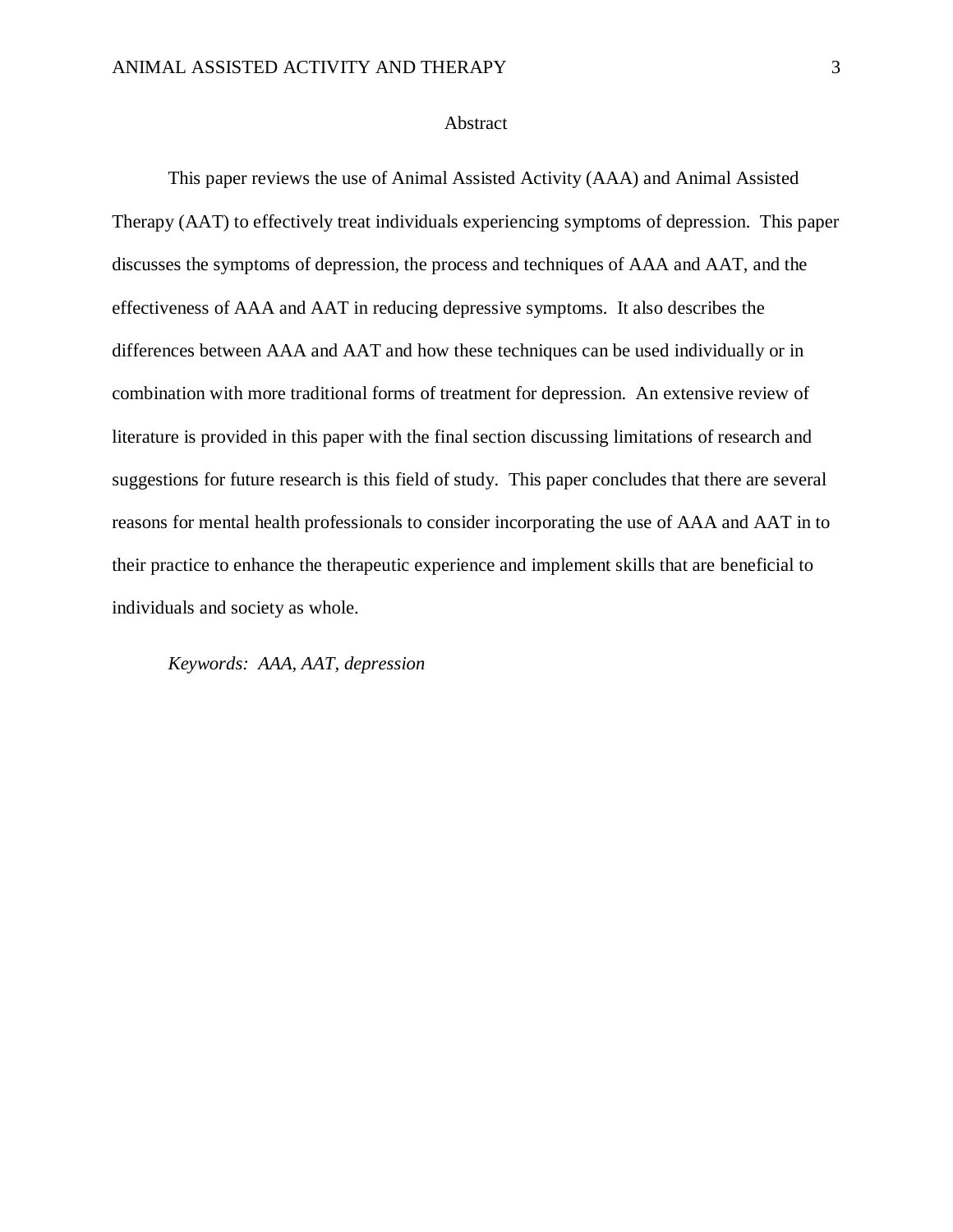# ANIMAL ASSISTED ACTIVITY AND THERAPY 4

## Contents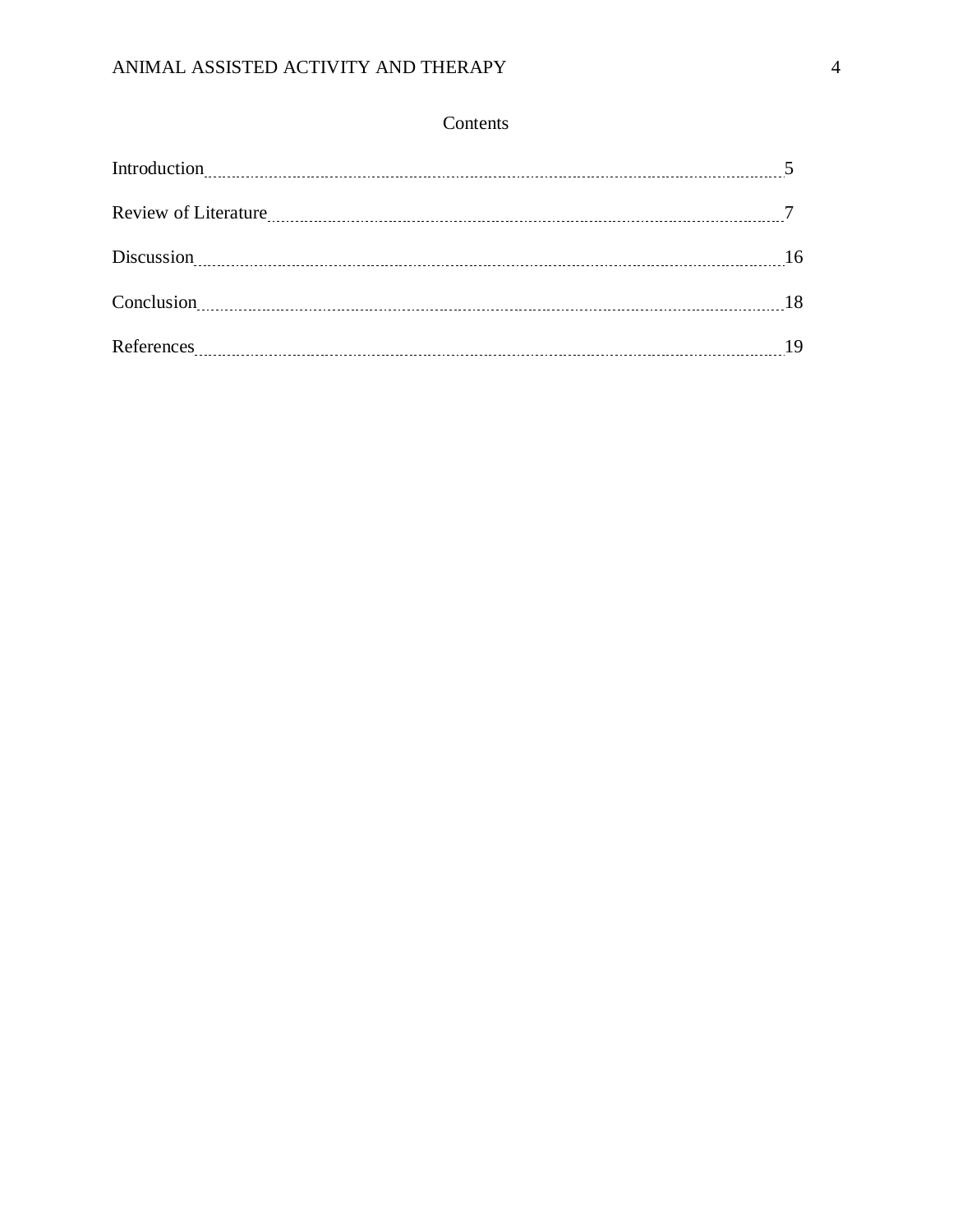### **Introduction**

Depression is among the leading causes of disability in individuals aged 15 years or older and can affect an individual's life on all dimensions (Siu et al., 2016). Depression makes it difficult for individuals to manage co-existing health issues; and therefore, indirectly affects families and society as a whole through diminished quality of life and increased financial burden (Siu et al., 2016). Depression is also associated with higher mortality rates due to suicide and increased severity of suicidal ideation (Siu et al., 2016). An abundance of therapeutic treatments have been offered for treating depression, including animal assisted activity (AAA) and animal assisted therapy (AAT). Animals seem to have a natural tendency to form a bond with humans which suggests that AAA and AAT may be beneficial to individuals experiencing symptoms of depression (Nimer & Lundahl, 2007). AAA and AAT have been practiced by mental health professionals for many years and recently there has been an increased interest in demonstrating its effectiveness through research (Nimer & Lundahl, 2007).

Researchers have attempted to examine the effects of AAA and AAT on a variety of symptoms related to stress, anxiety, and depression. To date, research studies have produced varied results on the effectiveness of AAA and AAT in reducing the symptoms or levels of depression (Souter & Miller, 2007). As a result, mental health professionals are less inclined to incorporate AAA and/or AAT in their own practice with clients when clear inferences about its effectiveness have not been established. Depression affects over 19 million adults in the United States alone; therefore, establishing the ability of AAA and AAT to treat symptoms of depression will support their use by mental health professionals (Souter & Miller, 2007). Identifying additional forms of treatment will also provide professionals with an additional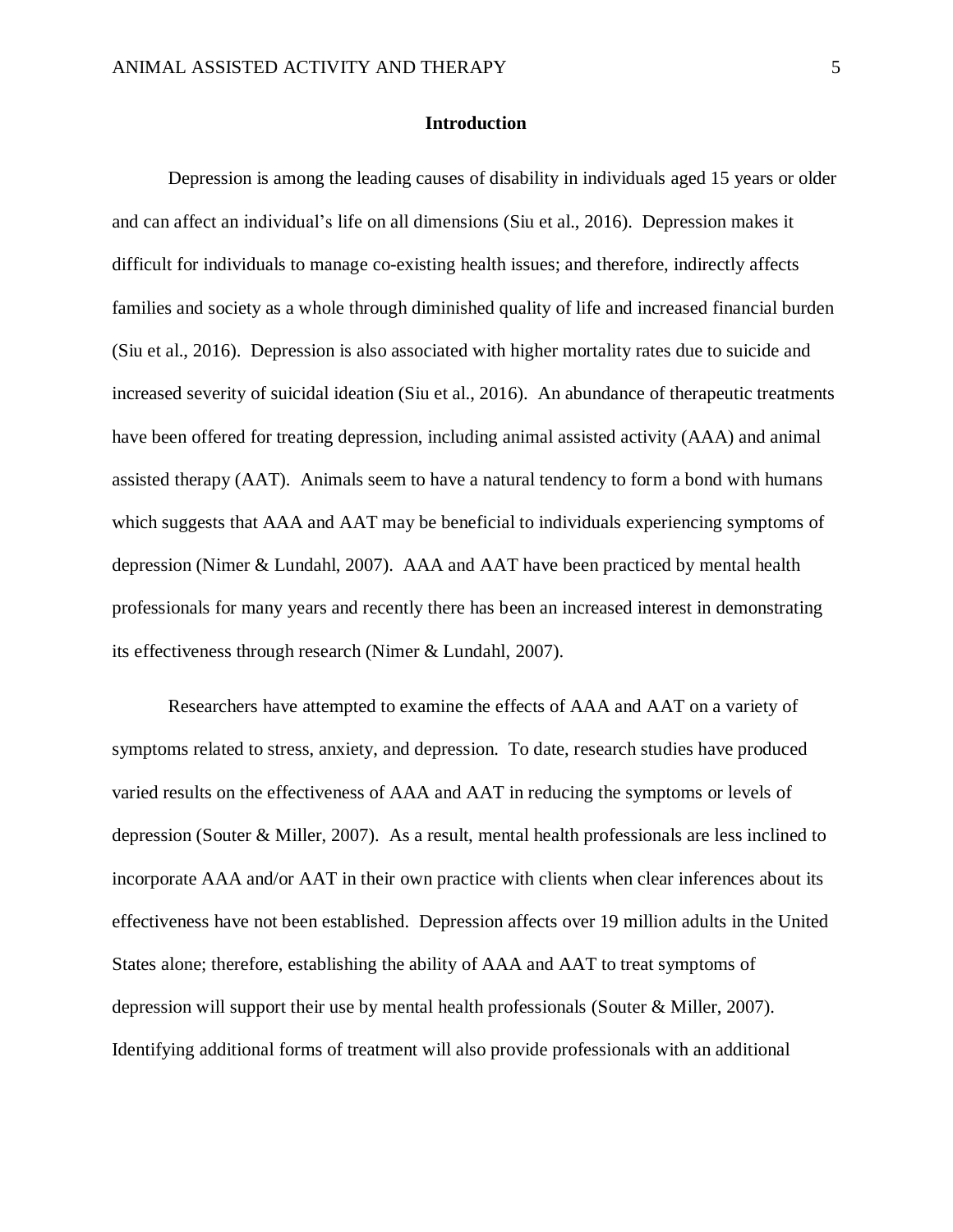approach to treatment when more traditional forms of treatment are not producing desired results.

Depression is a serious condition that can increase the severity of co-existing illness or disease such as cancer, diabetes, and heart disease (Souter & Miller, 2007). It has also been suggested that depressed individuals are at an increased risk for having a heart attack in the future (Souter & Miller, 2007). Of the research studies that support the use of AAA and AAT in therapeutic settings, many have suggested both behavioral and psychological benefits that may improve the overall quality of life and well-being of an individual (Souter & Miller, 2007). Of these benefits, the most notable in regards to treating depression include: increased activity, improved recovery rate, better coping, relaxation, improved self-esteem, increased positive affect, and decreased loneliness (Souter & Miller, 2007). This paper will discuss the symptoms of depression, the process and techniques of AAA and AAT, and the effectiveness of AAA and AAT in reducing depressive symptoms.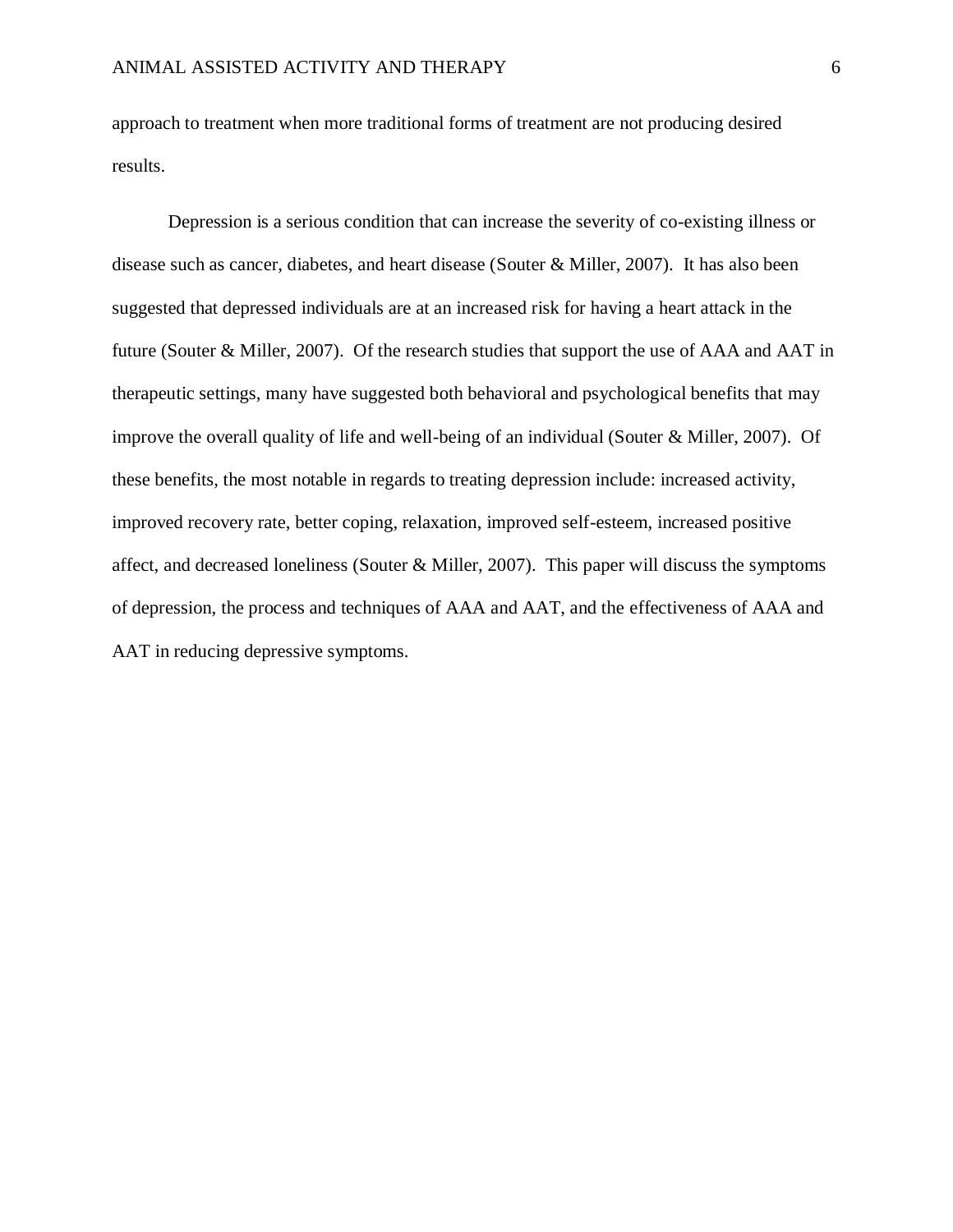## **Review of Literature**

Major depressive disorder is one of the most common disorders within the realm of mental health and it has been reported that 1 in 5 individuals will experience a major depressive episode during their lifetime (Hoffmann et al., 2009). Prevalent symptoms of major depressive disorder include feelings of worthlessness, sleep disturbance, depressed mood, fatigue, difficulty concentrating, and suicidal ideation (Fried & Nesse, 2015). According to the American Psychiatric Association (2013), the symptoms to meet the criteria for a major depressive disorder diagnosis must be present nearly every day. Further, depressed mood is a necessary criterion that must be present most of the day (American Psychiatric Association, 2013). Additionally, sadness is a symptom that tends to often get overlooked because it may not be readily observable until the individual is interviewed further (American Psychiatric Association, 2013). Of the depressive symptoms, fatigue and sleep disturbance are reported to have the highest prevalence among cases of a major depressive disorder (American Psychiatric Association, 2013). The effects of depressive symptoms can range in severity and can significantly affect an individual's life in multiple areas.

When individuals struggle with symptoms of depression it can result in negative impacts in all areas of their life including cognitively, socially, behaviorally, and physically. It is necessary for depressive symptoms to be consistently present for at least two weeks which can result in loss of interest and no longer finding pleasure in activities (American Psychiatric Association, 2013). These types of feelings may significantly impact an individual's social life and lead to isolation and loneliness. Some individual's symptoms may take the form of physical symptoms such as body aches and pains or emotional symptoms including irritability, frustration, and anger (American Psychiatric Association, 2013). Often these types of emotions will lead to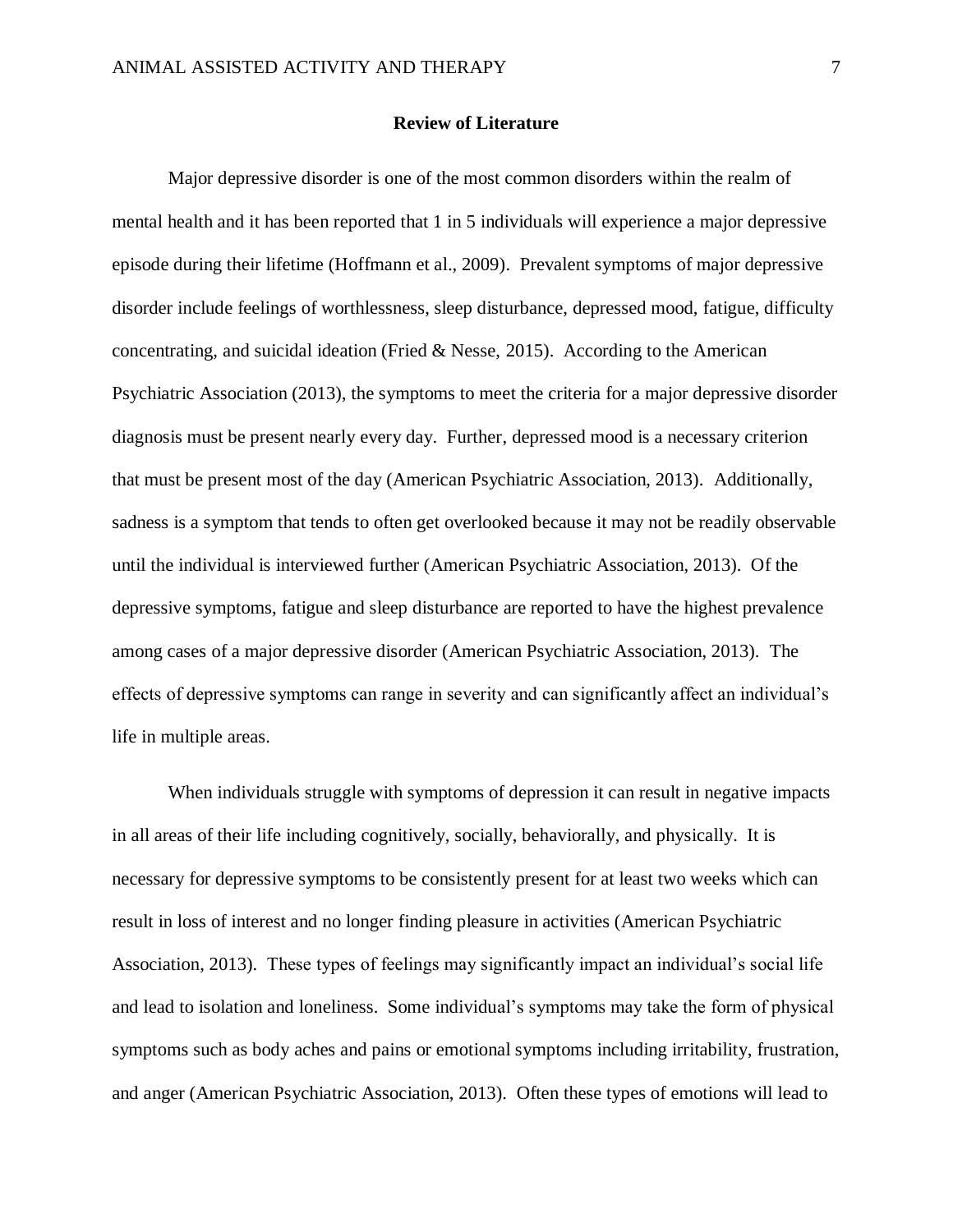angry outbursts or exaggerated responses of frustration and blaming others for their behaviors (American Psychiatric Association, 2013). Depressive symptoms may be confusing or hard for others to understand which can also lead to interpersonal disconnect and increased isolation.

The mood of an individual experiencing depression is often described as sad, hopeless, or "down in the dumps" (American Psychiatric Association, 2013). Since loss of interest is nearly almost present, it is common for family members or friends to notice a depressed individual begin to withdraw socially and report increased feelings of loneliness (American Psychiatric Association, 2013). Sleep disturbances may also affect the individual by taking the form of excessive sleeping or difficulty getting to sleep at all which can result in decreased energy, fatigue, and tiredness (American Psychiatric Association, 2013). These types of feelings can make simple everyday tasks extremely difficult or seem impossible and further adding to their impairment. A depressive episode may also influence an individual's appetite which may involve a significant increase or decrease in weight and food consumption (American Psychiatric Association, 2013). Often changes in appetite lead to feelings of guilt or worthlessness which greatly affects an individual's self-perception and increases negative self-talk (American Psychiatric Association, 2013).

To further add to the burden of depression, an individual may experience cognitive difficulties which can negatively impact an individual's work performance and day to day experiences. Many individuals with depression will report an impaired ability to think or concentrate (American Psychiatric Association, 2013). The severity of these symptoms can be so significant that individuals may find it difficult to make even minor decisions or experience difficulty with memory recall (American Psychiatric Association, 2013). Even more concerning in regards to cognitive difficulties is the prevalence of suicidal ideation and suicide attempts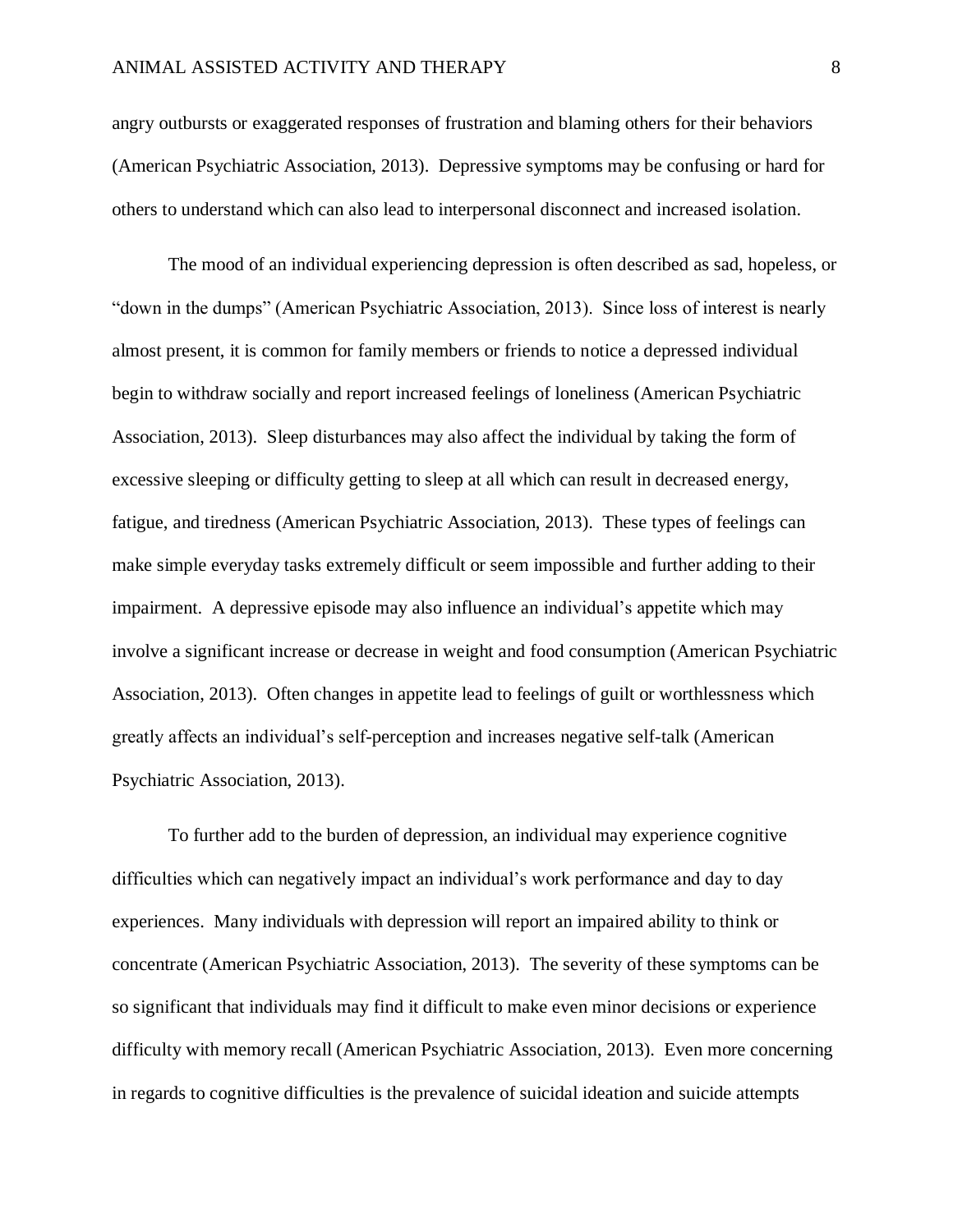## ANIMAL ASSISTED ACTIVITY AND THERAPY 9

among depressed individuals. Thoughts of death and the belief that others would be better off if the individual were dead are commonly reported by those experiencing depression (American Psychiatric Association, 2013). The high mortality rate associated with major depressive disorder is cause enough for mental health professionals to provide the most beneficial form of treatment to individuals experiencing depression (American Psychiatric Association, 2013).

Social cognitive theory is based on the belief that there is a continuous shared relationship between an individual's thoughts, actions, and environment (Kruger & Serpell, 2006). When using this theoretical framework, the goal of therapy is to promote positive changes in the way that an individual perceives themselves, thus altering their behaviors (Kruger & Serpell, 2006). The thoughts, feelings, and behaviors are all areas to be addressed when working with clients experiencing depression. This can be done by making improvements in an individual's self-esteem and self-efficacy. Common ways for an individual to learn appropriate behaviors and build self-efficacy is through observation and imitation, often using techniques such as modeling (Kruger  $\&$  Serpell, 2006). A benefit associated with AAA and AAT is the ability of animals to provide honest and immediate feedback when interacting with people (Kruger & Serpell, 2006). This can help individuals learn the cause and effect of their behaviors and, as a result, develop more appropriate social interactions and enhance their quality of life (Kruger & Serpell, 2006).

AAA and AAT incorporate the use of animals by trained professionals in a therapeutic setting to assist in the treatment of individuals seeking mental health services. Although AAA and AAT are often terms used interchangeably, it is important to note distinguishable differences between the two (Souter & Miller, 2007). AAT is a goal-directed intervention that requires the trained animal to be an integral part of the therapeutic process with specific objectives and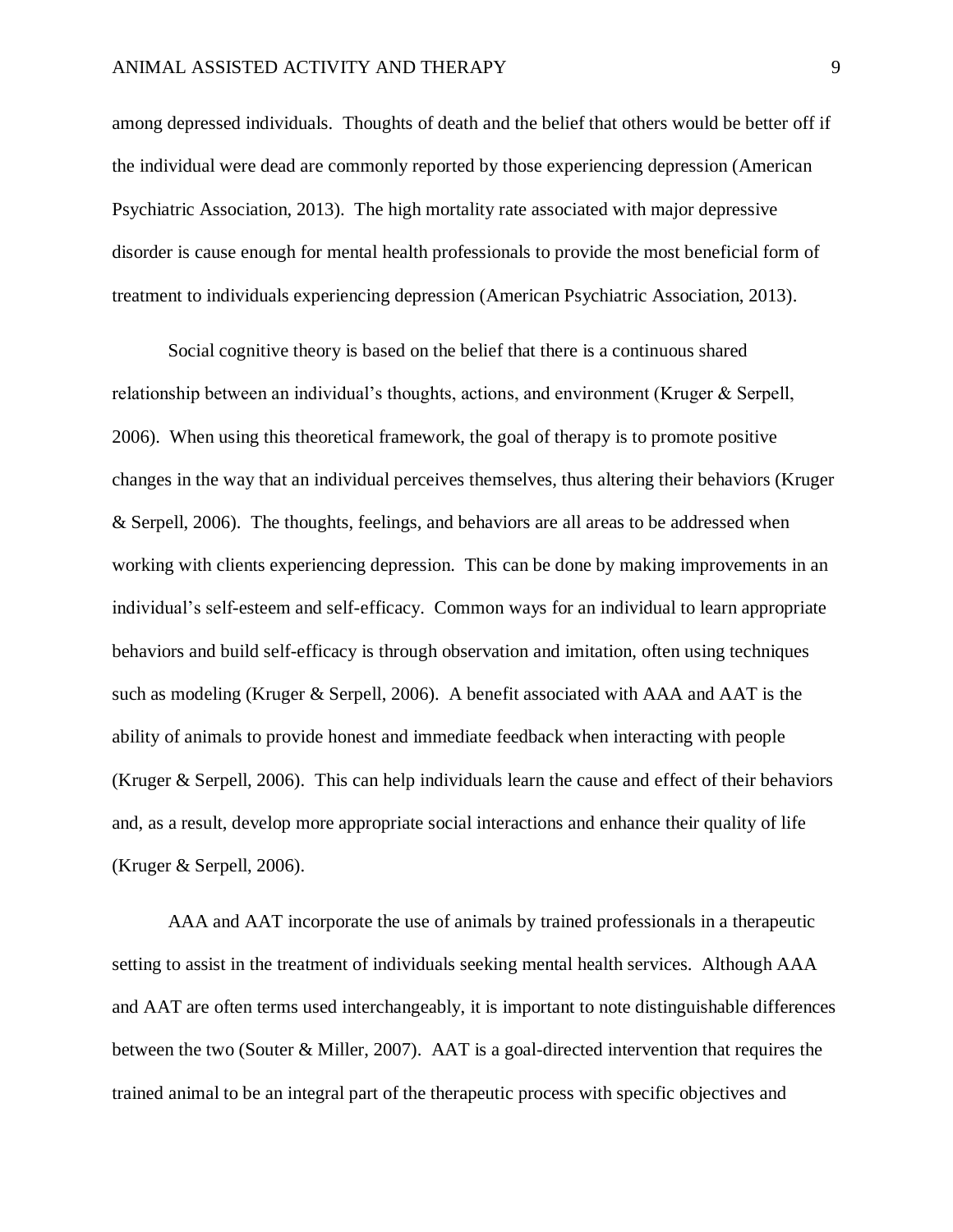measured progress (Kruger & Serpell, 2006). AAA provides opportunities for therapeutic benefits that may enhance the quality of life but does not require specific treatment goals (Kruger & Serpell, 2006). Both AAA and AAT can be used in several settings including psychiatric facilities, hospitals, nursing homes, and rehabilitation facilities (Souter & Miller, 2007). These interventions can also be implemented by a wide variety of animals such as dogs, cats, horses, and rabbits. Since AAA and AAT are easily adaptable to many environments and settings, it can make them more useful to a variety of clientele experiencing mental health issues (Souter & Miller, 2007).

One specific area of counseling that AAA and AAT can provide assistance with is the process if rapport building. The quality and strength of the counseling relationship is greatly affected by the counselor's ability to build and maintain rapport with the client (Chandler, 2012). Animals can assist in rapport building in many ways such as creating familiarity with the environment, providing the feeling of nostalgia by bringing up fond memories, and eliciting feelings of calmness and relaxation (Chandler, 2012). In a real-life example described by Chandler (2012), clients reported that the presence of a cat during therapy sessions helped them to be better able to get in touch with their feelings and made them feel safe. Chandler (2012) also described the experience of a counselor treating children with severe depression and the integral part that her rabbit played in the progress made in therapy by each client. The counselor reported that clients were more willing to talk when the rabbit was present during sessions which allowed for the therapeutic relationship to begin and grow (Chandler, 2012). Since rapport is a key factor of the therapeutic relationship, it is important for professionals to consider the benefits of AAA and AAT in assisting in this process and how it may be useful in their practice.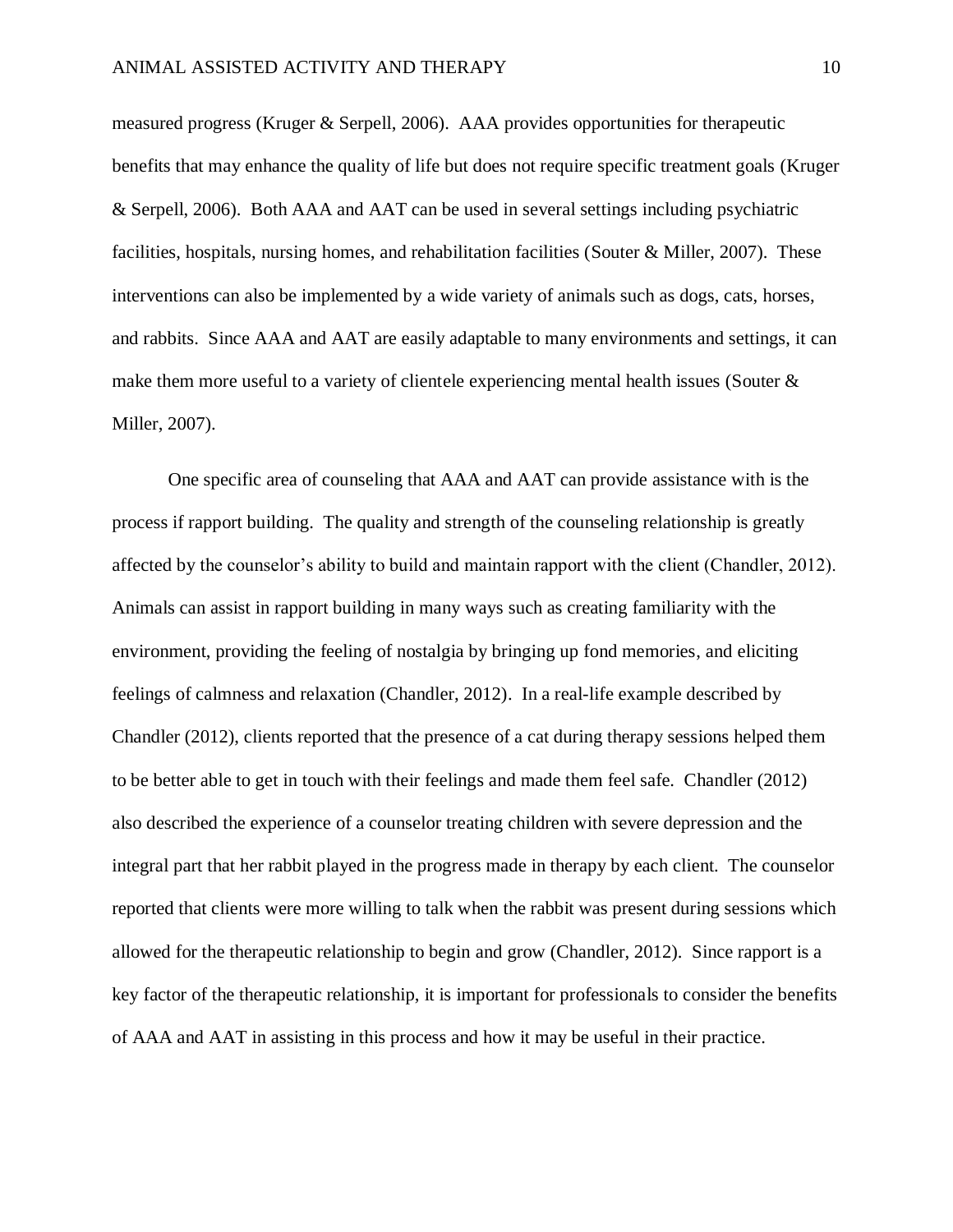The use of AAT in the therapeutic process requires that specific goals, objectives, and techniques are used appropriately to address the needs of the clients. Some common goals of AAT in counseling include improving social skills, affect and mood, self-esteem, and ability to express feelings (Chandler, 2012). This can be done through a variety of techniques such as petting or holding the animal, engaging in play with the animal, talking to the animal, and introducing the animal to others (Chandler, 2012). All of the goals and techniques mentioned may be useful to individuals experiencing symptoms of depression. Improving an individual's self-esteem and mood are critical components to the treatment of depression. The use of AAA and AAT techniques could provide great benefits to the client in learning effective coping skills and appropriate social interactions. The use of AAA and AAT can promote positive interactions between client and counselor which will strengthen the therapeutic alliance and support progress towards treatment goals (Chandler, 2012).

Techniques of AAA and AAT can be incorporated into counseling and used during sessions to implement a variety of treatment goals related to psychosocial development (Chandler, 2012). Often clients experiencing depression may have goals related to developing and improving their social skills. The practice of having the client interact with a therapy animal by playing together and teaching pet commands or tricks can help facilitate important social skills such as communicating in a way that is clear and understood, giving and providing effective feedback, and enhancing cooperation (Chandler, 2012). Further practice of improving social skills could include having the client describe or demonstrate to another individual the process of completing these techniques and teaching them these same skills (Chandler, 2012). Self-esteem is another common goal of treatment for depression and can be enhanced by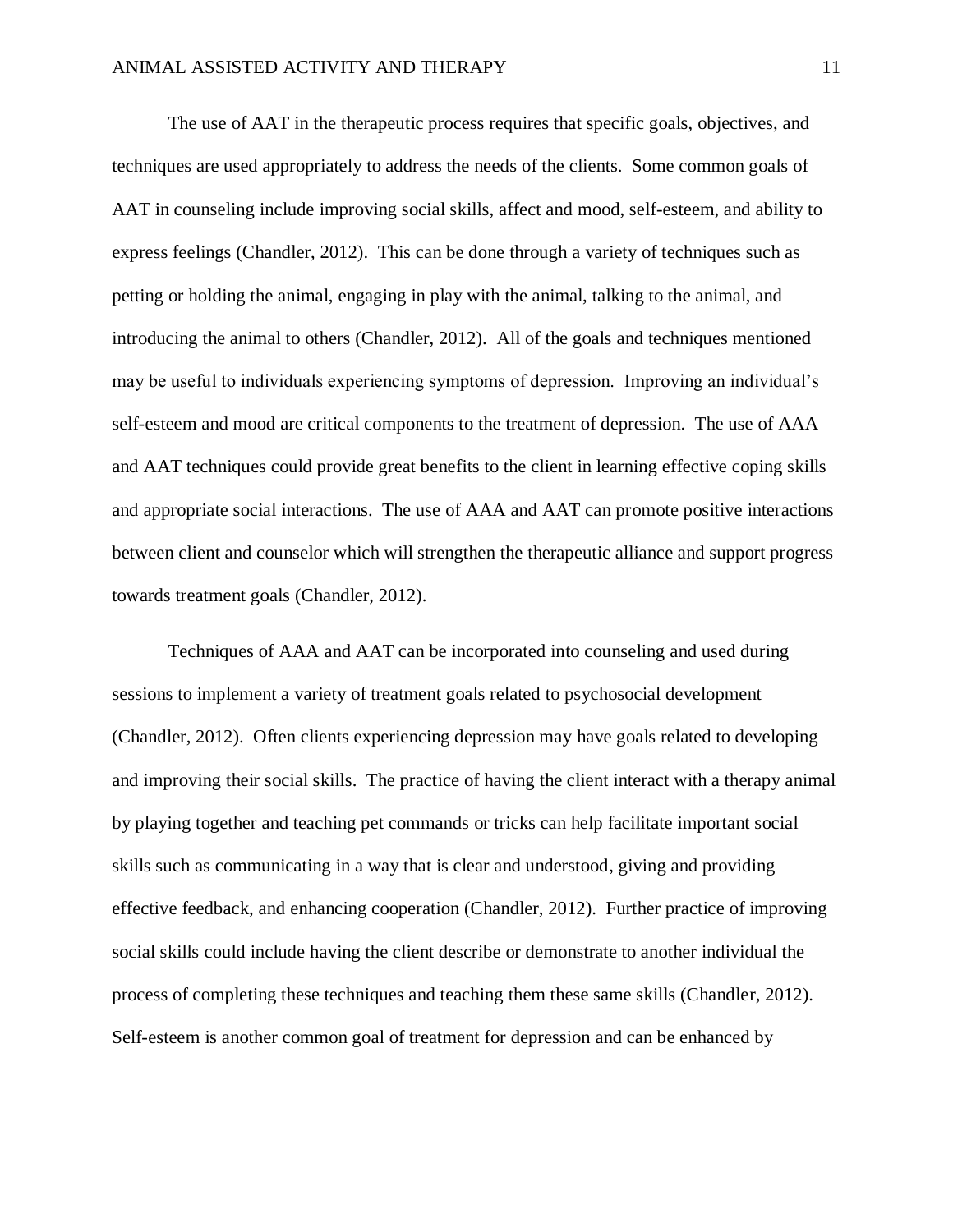successfully completing a difficult AAA or AAT task such as cleaning a horse's hooves (Chandler, 2012).

The use of horses as therapy animals can be particularly useful for clients wanting to build self-efficacy and psychosocial development (Chandler, 2012). The skills of gentleness and compassion can be taught and further reinforced by asking a client to interact with a horse in the animal's environment such as a barn or pasture (Chandler, 2012). When a client must enter these types of environments it is important to do so with a posture and attitude that instills a sense of trust and security in the horse (Chandler, 2012). Once a client is able to accomplish this successfully, a true bond can develop between them and the horse and the desire for each to interact with the other can enhance a client's self-worth (Chandler, 2012). Further, AAA and AAT techniques can include team activities that require clients to work together to successfully complete animal-facilitated tasks. When working as group members, it requires clients to demonstrate patience, cooperation, and good communication in order to accomplish the task at hand (Chandler, 2012). Practicing these skills and feeling a sense of accomplishment when completing tasks helps to promote self-esteem and reinforces positive social interactions that can be applied to others areas of their life (Chandler, 2012).

Chandler (2012) described an approach that was frequently used with juveniles at a detention center that helped to emphasize the importance of proper communication in order to be understood. The approach invited clients to ask the therapy dog to do a trick which often resulted in entertainment and further engagement of the client while also refining the client's skill at communication and affirming their abilities (Chandler, 2012). Therapy dogs tend to become familiar with certain vocal tones and rates of speech which can present as a challenge to clients when trying to initiate a command (Chandler, 2012). When the therapy dog did not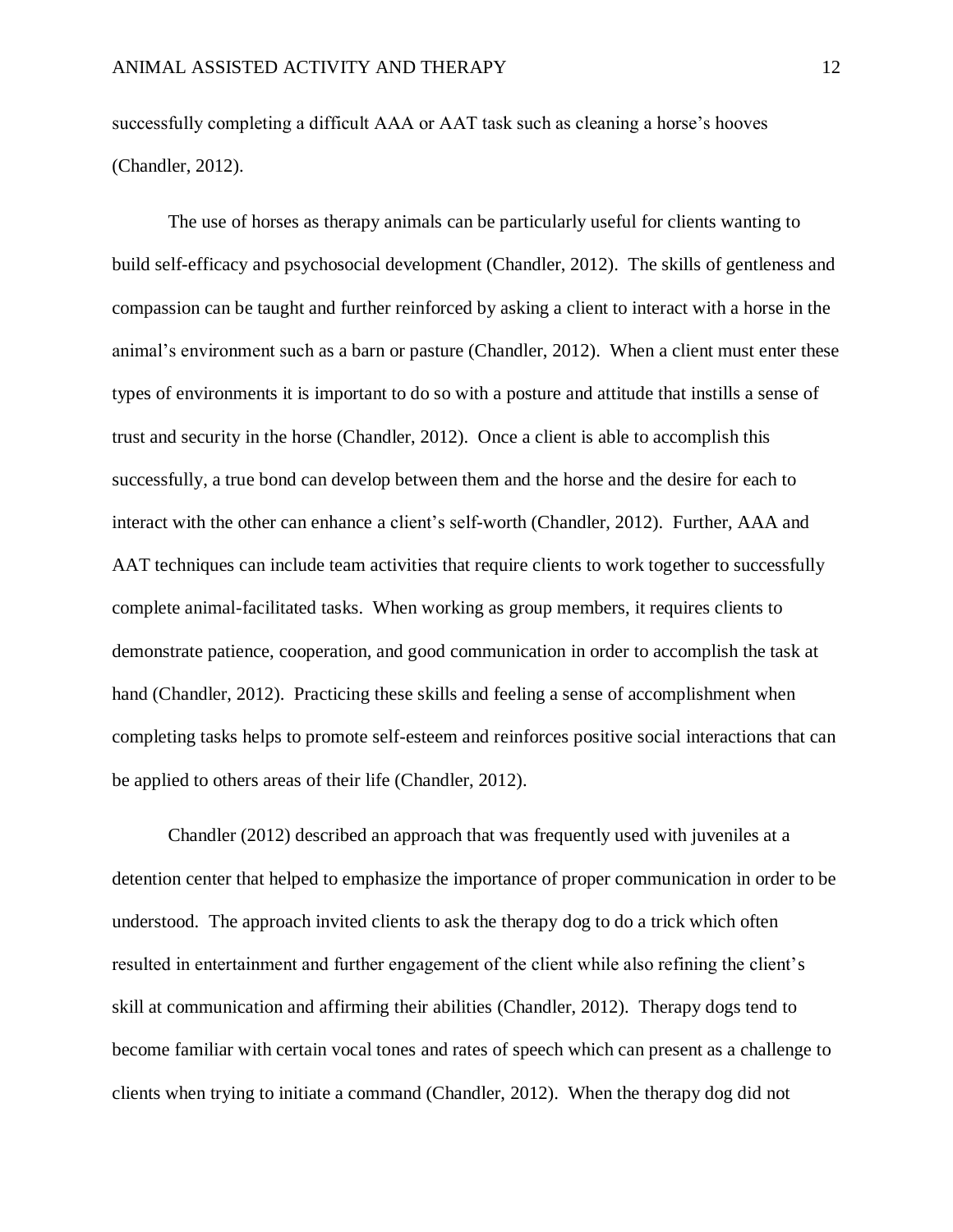respond accordingly, the juvenile client became frustrated or easily gave up which is not uncommon when working with this type of population (Chandler, 2012). However, when encouraged and given helpful suggestions by the counselor, the clients were motivated to keep trying and demonstrated eagerness to be successful at completing the command with the therapy dog which allowed them to experience a sense of self-efficacy (Chandler, 2012). Further, Chandler (2012) found that AAT contributed to decreasing a variety of antisocial behaviors such as offensive or defiant behavior, abusive language, intimidation, and threatening behaviors. It was made evident by the juveniles that the desire to interact with the therapy animal and continue in the AAT program was the motivating factor to demonstrate behaviors that aligned with the program rules (Chandler, 2012).

Nimer and Lundahl (2007) completed a detailed literature review of qualitative research studies examining AAA and AAT and found that the overwhelming majority showed positive outcomes. Further, their qualitative review found that AAA and AAT was associated with positive improvements in happiness, social interactions, and physiological health (Nimer & Lundahl, 2007). One specific study examining the effect of a companion dog on levels of depression in elderly residents of a long-term care facility found significant results supporting the influence of AAA (Le Roux & Kemp, 2009). The results of this study found that AAA visits made a difference in reducing the levels of depression of the residents and most residents reported feeling happy when receiving visits from dogs (Le Roux & Kemp, 2009). Further, residents reported an increase in social interactions and that AAA visits created or brought back pleasant memories (Le Roux & Kemp, 2009). The usefulness and effectiveness of AAA and AAT is becoming increasingly more apparent; however, the need for continued research of quantitative value is necessary to further support this idea.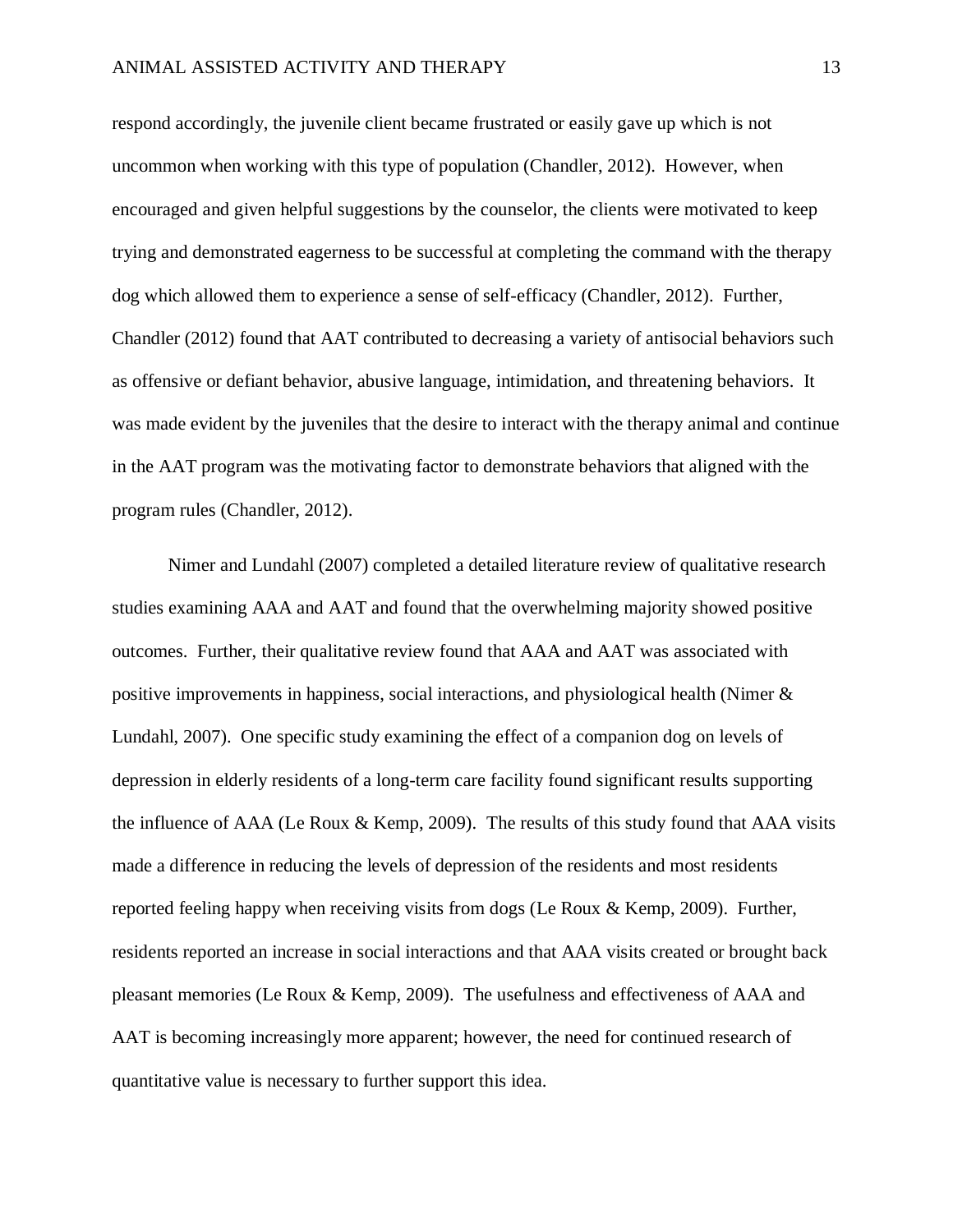Another study examining the usefulness of AAT used patients diagnosed with dementia that were admitted to a nursing home and used two AAT trained dogs. The two therapy dogs were used in three different types of activities for one hour over four consecutive days (Motomura, Yagi & Ohyama, 2004). The first activity incorporated communication with dogs which consisted of introducing the patient to the dog and having the patient instruct the dog to sit down (Motomura et al., 2004). Once the dog sat down, the patient could then touch the dog or call its name (Motomura et al., 2004). The second activity required the patient to observe the dog's exercise routines which consisted of jumping into a ring and running through courses (Motomura et al., 2004). The final activity was broadly described as allowing the dogs to interact with the patients as desired by the patient (Motomura et al., 2004).

After the four day program was complete, an interview was conducted with each patient individually. It was reported that the majority of patients preferred to take the AAT program and participate in the designed AAT activities (Motomura et al., 2004). Further, patients who participated in the AAT program had improved irritable behavior scores when compared to patients that did not participate (Motomura et al., 2004). Patients also reported an increase in social behaviors such as attending activities, greeting, and speaking with others (Motomura et al., 2004). The results of this research study show promising results in the ability of AAA and AAT programs to assist in the treatment of depressive symptoms. This study further supports the idea that AAA and AAT can be an effective form of treatment for specific symptoms related to depression.

Chandler (2012) suggests that the use of a therapy animal during sessions will often elicit information about a client's current or former pet(s) and the experiences they have had relating to animals. This objective study found that about 90% of individuals will engage in unprompted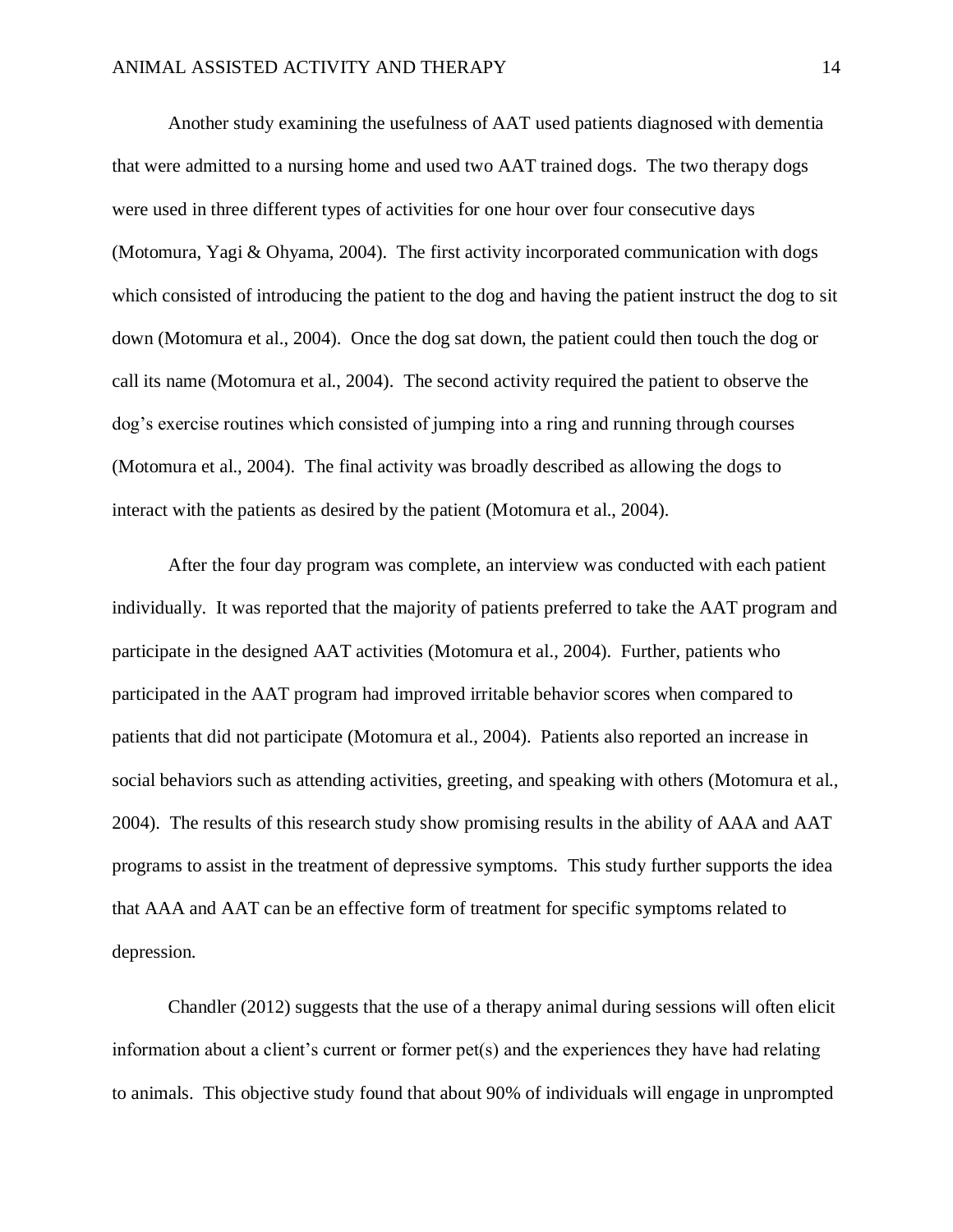conversation with the therapist when accompanied by a therapy animal (Chandler, 2012). This statistic emphasizes the power of therapy animals in their ability to assist in facilitating communication between client and therapist and creates a foundation for exploration and sharing of deep emotions (Chandler, 2012). This type of discussion can also allow for the opportunity to discuss issues related to grief and loss if the client is describing a former pet that is no longer with them (Chandler, 2012). These types of issues are often precursors to a depressive episode and a therapy animal can provide a safe and soothing space for them to process difficult emotions and give them the opportunity to heal from bereavement and promote greater wellbeing for the client (Chandler, 2012). Further, a discussion about a client's relationship to their pet or feelings they have about a deceased pet provides a seamless transition into deeper exploration of the client's interpersonal relationships with people (Chandler, 2012).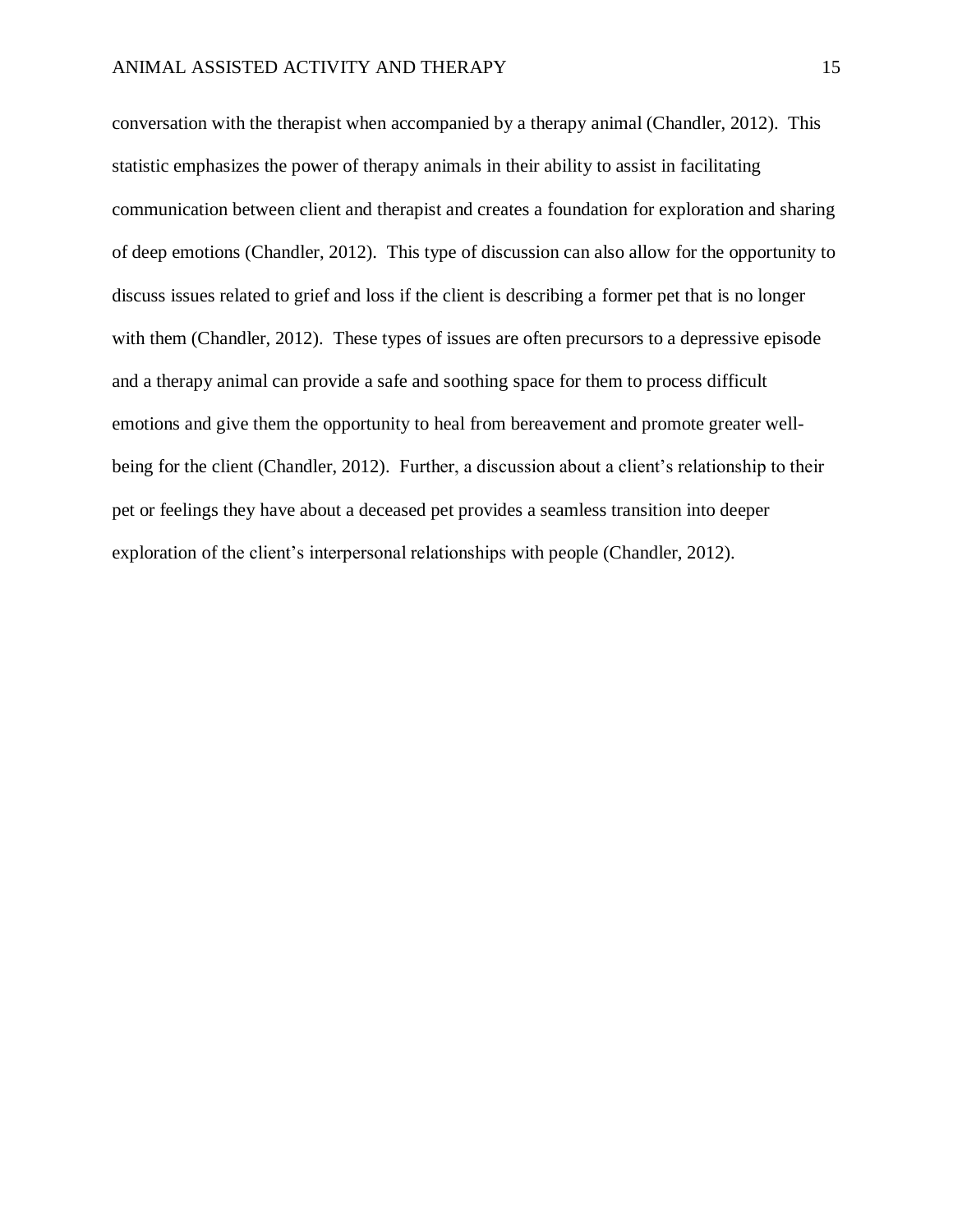### **Discussion**

AAA and AAT was reviewed as individual and supplemental forms of treatment to enhance the counseling experience for both the professional and client, specifically as it relates to symptoms of depression. As described, AAA and AAT can be used as individual forms of therapy as well as in conjunction with others forms of therapy to enhance and strengthen the counseling experience. After an extensive review of the literature regarding AAA and AAT, I believe that these are effective approaches to facilitate the therapeutic relationship and enhance the quality of treatment provided. The techniques and activities included within this type of therapy allows for a unique experience that may not occur with more traditional forms of treatment. I believe that AAA and AAT can meet a variety of client needs and is appropriate for use with all developmental levels, ranging from young children to aging adults. The ability for animal facilitated interactions to provide a safe space for clients to practice and develop positive and effective social skills is one of the most important aspects of this type of therapy. Social skills and interpersonal growth are critical to every individual and promotes a greater selfperception and willingness to positively contribute to society.

In regards to research, I believe there are some limitations to consider regarding the use of AAA and AAT in effectively treating or reducing the symptoms of depression or similarly related issues. It is important to recognize that the majority of research studies conducted using AAA and/or AAT are primarily qualitative based and therefore do not provide a strong basis for obtaining measurable and replicable results. For this reason, it is often difficult to achieve statistical significance that would support their effectiveness, specifically in any quantitative measures. Typically, statistical analyses are most useful when applied to a large sample size which is often difficult to accomplish due to the nature and process of these therapies. The small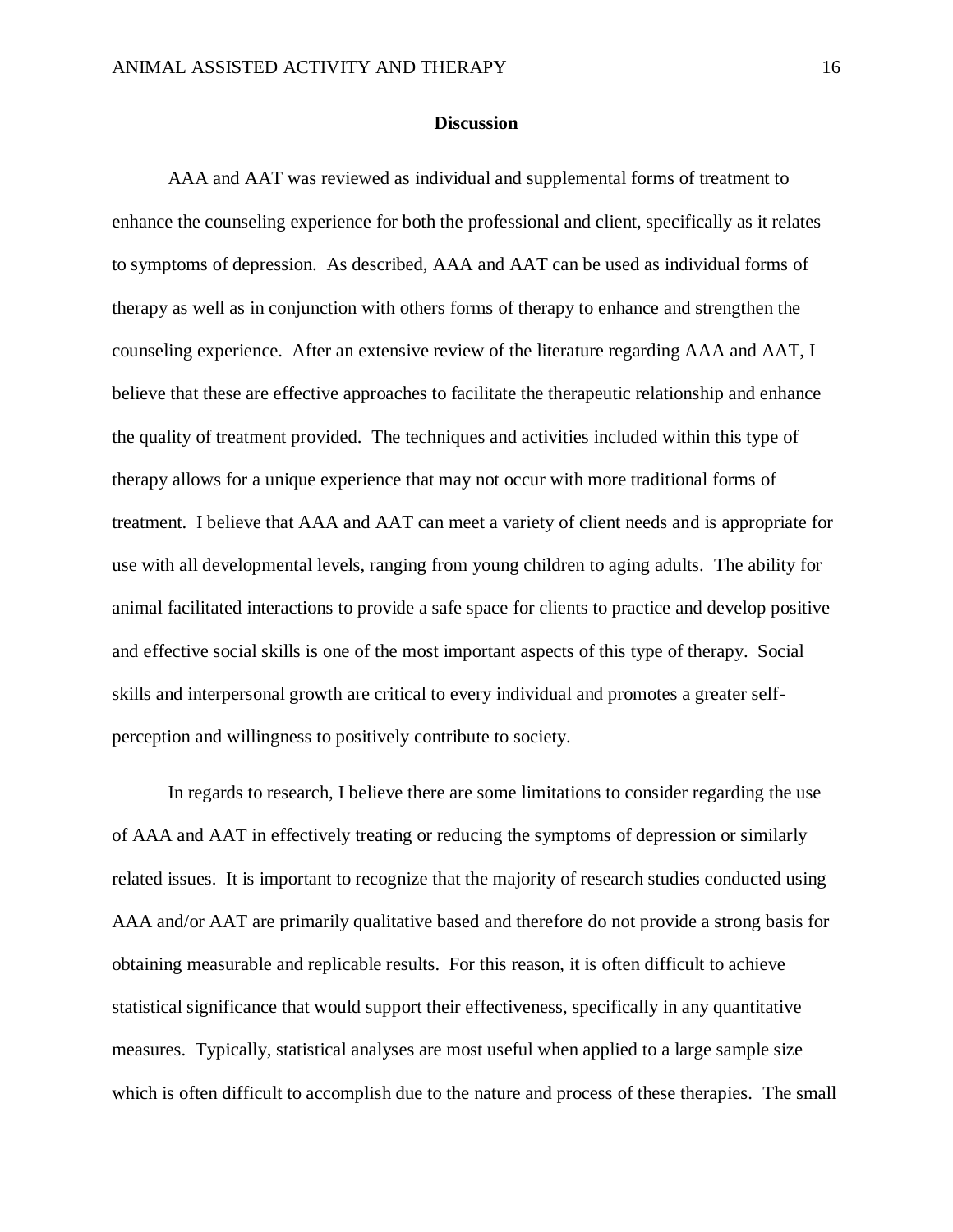body of research studies that use quantitative measures to test for AAA and AAT effectiveness show promising results; however, further research is needed to expand upon these findings and provide additional support to this argument.

For future research, I would suggest replicating quantitative research studies already developed to further analyze the effectiveness of AAA and AAT. Several assessments exist to monitor levels of depression, such as the Beck Depression Inventory (BDI), that may be useful in examining differences throughout the counseling process. Inferences could be made by comparing pre-, mid-, and post-test BDI scores over a specified time period when AAA or AAT was consistently used throughout sessions. A research study that included an AAA group, AAT group, and control group could provide powerful data to allow for further analysis of variance between groups. Studies such as the one discussed are necessary to broaden the body of quantitative research in this field with the potential to provide statistically significant support to the argument that AAA and AAT can be beneficial forms of treatment for individuals experiencing depression.

There is great potential for future research regarding AAA and AAT in treating individuals experiencing symptoms of depression. Both of these approaches have the ability to be quantitatively tested and future research needs to build upon these types of experiments so that clear inferences can be made related to their effectiveness. It would be important for future research to also include AAA and AAT applications in combination with more traditional forms of treatment to identify which therapies work most effectively together.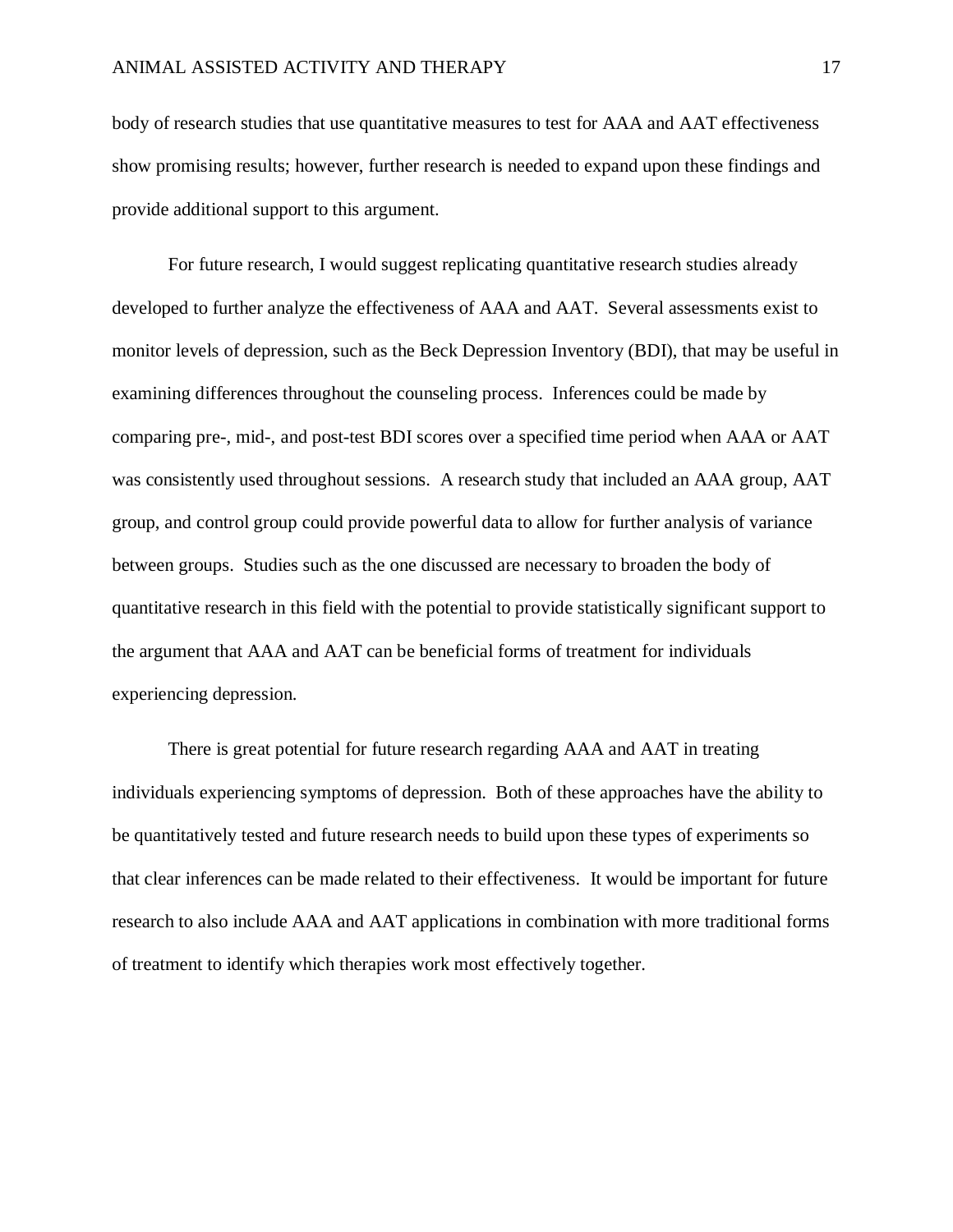## **Conclusion**

A number of animal related activities and techniques exist that can be useful for both professionals and clients to address a variety of mental health issues. The ability for AAA and AAT techniques to be broadly applied in therapeutic settings makes these approaches invaluable to the counseling and mental health profession. It is important to stress the usefulness of animal facilitated interactions in providing an opportunity for clients to gain knowledge and skills that not only benefit them, but the animal population as well. Some of the greatest accomplishments of AAA and AAT are evident through the growth of clients by their learning of caring and nurturance, practicing loyalty and responsibility, incorporating an attitude of compassion and kindness to others, learning humane animal care, and experiencing the human-animal bond (Chandler, 2012). These types of experiences and interactions further support the effectiveness of AAA and AAT in their ability to promote knowledge and skills necessary to effectively participate in society and achieve overall health and wellness.